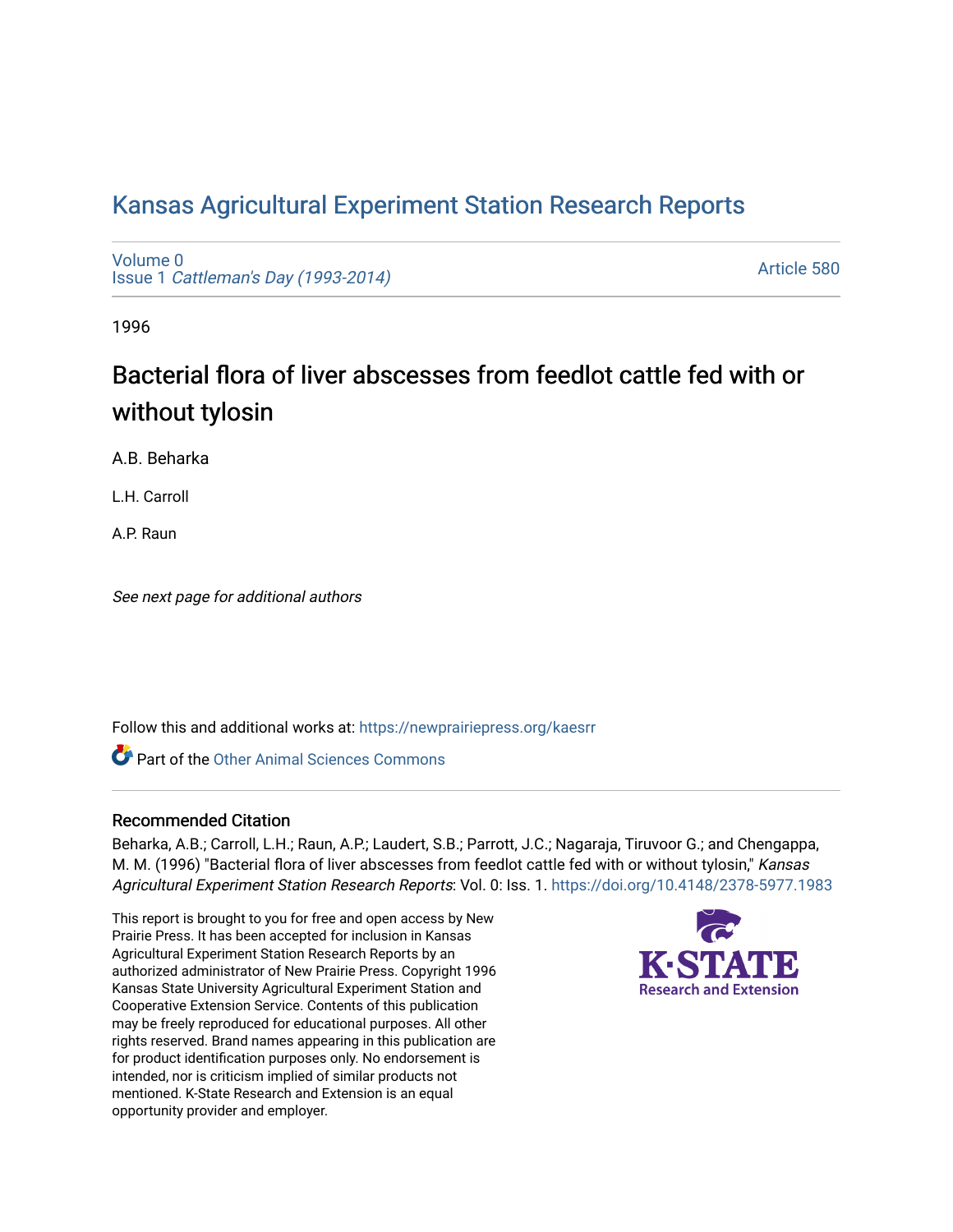# Bacterial flora of liver abscesses from feedlot cattle fed with or without tylosin

# **Abstract**

Fusobacterium necrophorum was the predominant bacterial isolate from liver abscesses of feedlot cattle fed with or without tylosin. The major difference in the bacterial flora of liver abscesses between cattle groups was the higher incidence of Actinomyces pyogenes in the tylosin-fed cattle. Because the minimum inhibitory concentration of tylosin was not different between bacterial isolates from cattle in the two treatments, we concluded that continuous feeding of tylosin does not induce resistance. The source of A. pyogenes infection and significance of A. pyogenes interaction with F. necrophorum in tylosin-fed cattle are not known.

# Keywords

Cattlemen's Day, 1996; Kansas Agricultural Experiment Station contribution; no. 96-334-S; Report of progress (Kansas State University. Agricultural Experiment Station and Cooperative Extension Service); 756; Beef; Liver abscesses; Fusobacterium necrophorum; Actinomyces pyogenes; Tylosin

## Creative Commons License



This work is licensed under a [Creative Commons Attribution 4.0 License](https://creativecommons.org/licenses/by/4.0/).

## Authors

A.B. Beharka, L.H. Carroll, A.P. Raun, S.B. Laudert, J.C. Parrott, Tiruvoor G. Nagaraja, and M. M. Chengappa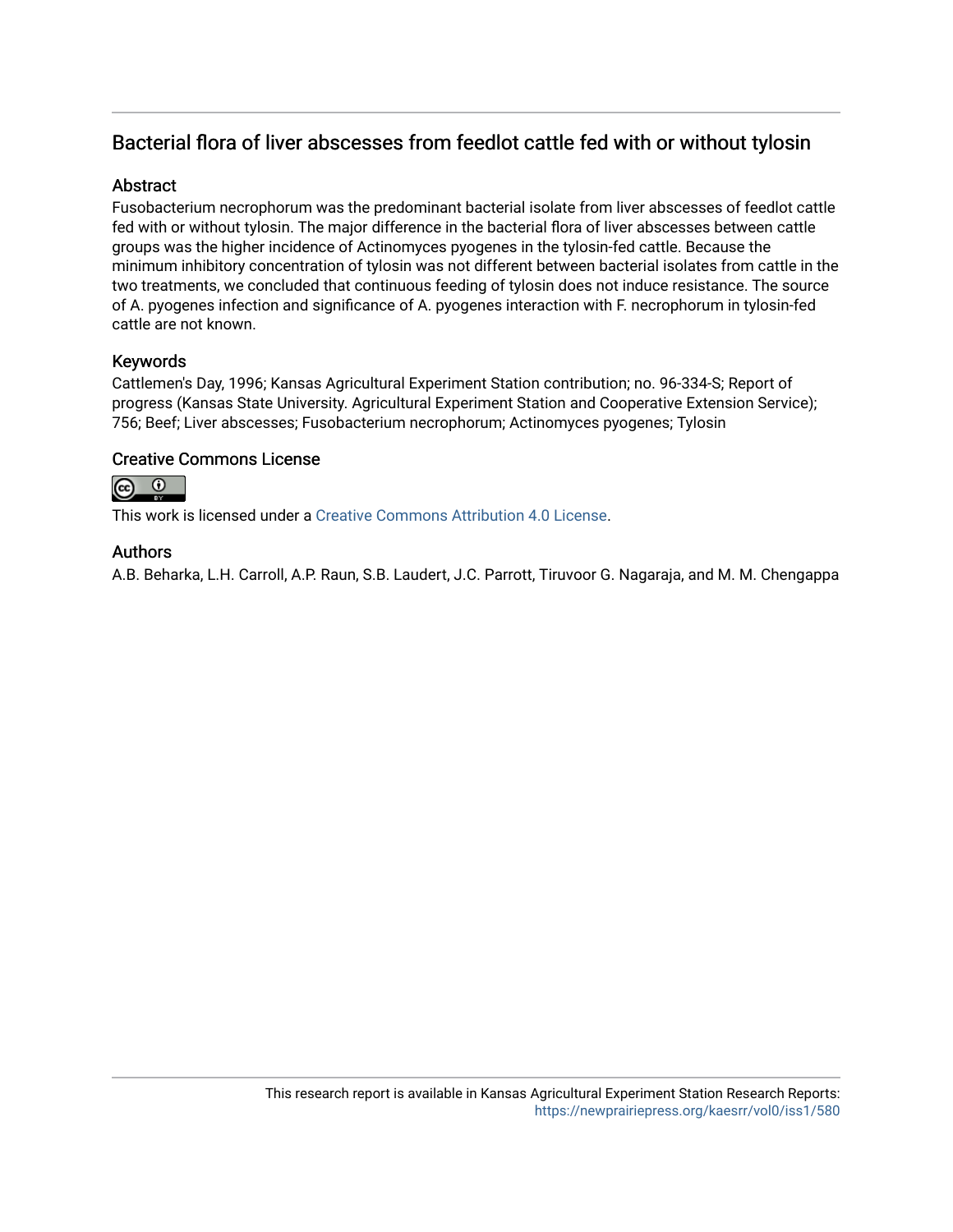#### **BACTERIAL FLORA OF LIVER ABSCESSES FROM FEEDLOT CATTLE FED WITH OR WITHOUT TYLOSIN**

 $T. G. Nagaraja, A. B. Beharka, M. M. Chengappa<sup>1</sup>,$ *L. H. Carroll<sup>2</sup>, A. P. Raun<sup>2</sup>, S. B. Laudert<sup>2</sup>, and J. C. Parrott<sup>2</sup>* 

#### **Summary**

*Fusobacterium necrophorum* was the predominant bacterial isolate from liver abscesses of feedlot cattle fed with or without tylosin. The major difference in the bacterial flora of liver abscesses between cattle groups was the higher incidence of *Actinomyces pyogenes* in the tylosin-fed cattle. Because the minimum inhibitory concentration of tylosin was not different between bacterial isolates from cattle in the two treatments, we concluded that continuous feeding of tylosin does not induce resistance. The source of *A. pyogenes* infection and significance of *A. pyogenes* interaction with *F. necrophorum* in tylosin-fed cattle are not known.

(Key Words: Liver Abscesses, *Fusobacterium necrophorum*, *Actinomyces pyogenes*, Tylosin.)

#### **Introduction**

Liver abscesses in feedlot cattle constitute a serious economic problem; their incidence averages 25 to 30% in cattle at slaughter. Liver abscesses results from a disease complex known as the 'acidosis-rumenitis-liver abscess complex.' It is theorized that ruminal acidosis impairs the integrity of the rumen wall, permitting opportunistic bacteria to colonize, cause infection (rumenitis), and then gain entry into the liver via portal blood.

*Fusobacterium necrophorum*, a normal inhabitant of the rumen, is the primary causative agent of liver abscesses in cattle. Two

subspecies (subsp) of *F. necrophorum*, subsp. *necrophorum* and subsp. *funduliforme* (previously called biotype A and biotype B, respectively) are recognized.

The most common method of liver abscess prevention is to feed a low level of an antibiotic, tylosin<sup>3</sup>. Cattle fed tylosin  $(10 \text{ g/ton of feed})$ have significantly lower incidences of abscesses (about 40 to 50% reduction) compared to nontylosin-fed controls. However, tylosin feeding, in most situations, does not prevent liver abscesses completely. It is reasoned that either (1) liver abscesses in cattle fed tylosin may be caused by bacteria other than *F. necrophorum* or (2) continued tylosin feeding may have induced antibiotic resistance in *F. necrophorum*. In order to test this, a study was conducted to compare bacterial flora of liver abscesses from cattle fed with or without tylosin.

#### **Experimental Procedure**

Liver abscesses were collected at the time of slaughter from cattle from feedlots that have fed tylosin continuously for at least 2 years and from cattle from feedlots not having fed tylosin for at least 2 years. Each group included five different feedlots. The number of liver abscesses cultured from each feedlot ranged from 1 to 12; 36 abscesses came from the tylosin group, and 41 from the no-tylosin group (Table 1). Abscesses were collected at the slaughter plant, using the following criteria: a) 1 to 5 cm in diameter and b) relatively soft, with active inflammation at the outer edge.

<sup>&</sup>lt;sup>1</sup>Department of Diagnostic Medicine/Pathobiology.

<sup>&</sup>lt;sup>2</sup>Elanco Animal Health, Greenfield, IN.

<sup>&</sup>lt;sup>3</sup>Tylanfi, Elanco Animal Health, Greenfield, IN.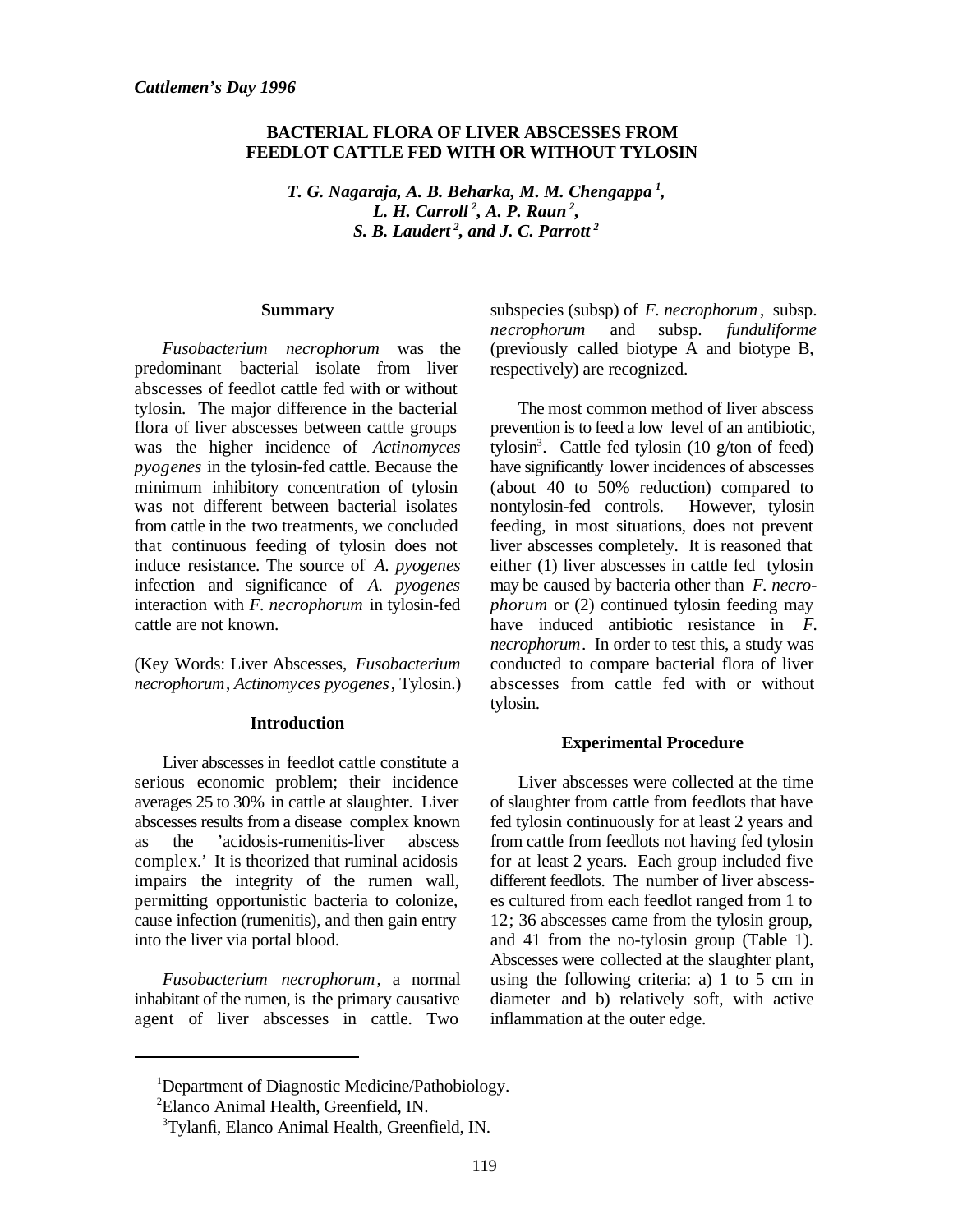Slices of liver with intact abscesses (usually one) were placed in pl astic bags, sealed, packed in ice, and shipped overnight to the laboratory. The capsule of the abscess was seared with a hot spatula and then opened with a sterile scalpel. The purulent material was collected aseptically under anaerobic conditions (anaerobic glove box) and cultured for anaerobic and facultative bacteria. Isolation and characterization of facultative bacteria were done at the Veterinary Diagnostic Laboratory in the College of Veterinary Medicine.

Susceptibility and resistance of the predominant isolates to tylosin were determined by a micro broth-dilution method, using micro titer plates. Minimum inhibitory concentration (MIC) was the lowest concentration of tylosin that resulted in the absence of growth in the micro titer plate. MIC determinations were replicated three times.

#### **Results and Discussion**

The mean incidences of liver abscesses ranged from 6 to 16.7% in fe edlots using tylosin and from 7.3 to 29.2% in feedlots without tylosin (Table 1). Anaerobic bacteria were isolated from all abscesses, and facultative bacteria were isolated from 22/36 (61%) and 23/41 (56%) abscesses from tylosin and nontylosin-fed cattle, respectively (Table 2).

*Fusobacterium necrophorum* was isolated from all abscesses in both groups. However, the occurrence of subsp. *necrophorum* alone  $(82 \text{ vs } 50\%)$  was greater  $(P<.05)$ , and conversely, the occurrence in association with subsp. *funduliforme* (12 vs 42 %) was lower (P<.05) in the no-tylosin than the tylosin group. Subspecies *funduliforme* is

less pathogenic than subsp. *necrophorum* and is generally associated with mixed infections.

The other anaerobes isolated from liver abscesses included species of *Porphyromonas, Bacteroides, Clostridium,* and *Peptostreptococcus*. Among facultative bacteria, *Actinomyces pyogenes* was the most predominant isolate. The incidence of *A. pyogenes* was greater in tylosin-fed than nontylosin-fed cattle (53 vs 10%). The other facultative bacteria included species of *Streptococcus, Staphylococcus, Escherichia* , and *Pasteurella.*

*Fusobacterium necrophorum* and *A. pyogenes* isolates were susceptible to tylosin. MIC values of tylosin for *F. necrophorum* and *A. pyogenes* isolates were similar between isolates from abscesses of cattle fed with or without tylosin (Table 3).

The major difference in the bacte rial flora of liver abscesses between cattle fed with and without tylosin was the higher incidence of *A. pyogenes* in the tylosin-fed cattle. This is surprising, because the organism is quite sensitive to tylosin, and we saw no evidence of resistance being induced. Although the origin of *F. necrophorum* found in liver abscesses is well known, the source of *A. pyogenes* is not known. Because *A. pyogenes* is aerobic, it is not a normal inhabitant of the rumen. However, the bacteria may remain dormant and multiply if conditions (such as entry into the liver) become conducive. Also, some synergistic interaction may exist between *F. necrophorum* and A. *pyogenes* in causing liver abscesses.

We conclude that long-term u sage of tylosin in feedlots does not promote development of resistance to tylosin in *F. necrophorum* populations. However, tylosin feeding permits a greater incidence of another bacterium, *A. pyogenes*; the reason is not known.